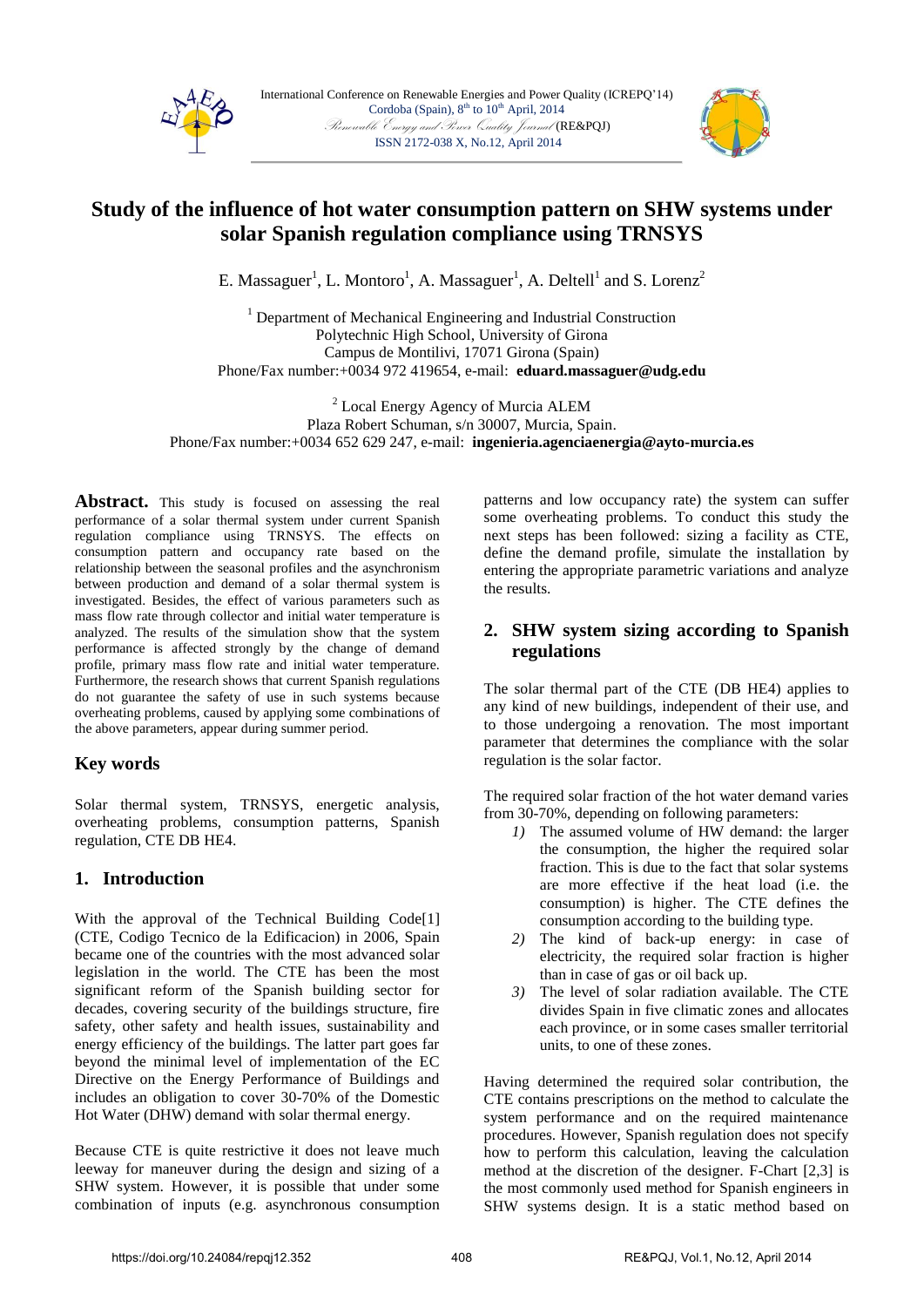correlations developed in last century. The main advantage of this method is that it is relatively simple and can be easily incorporated into a spread sheet.

Despite this, it has some limitations, among the most important:

- *1)* It is valid only for a constant consumption pattern
- *2)* The collector second-order heat loss coefficient is not incorporated
- *3)* It does not envision neither the collector or solar tank could reach their maximum temperature nor a variation in primary mass flow rate
- *4)* The distribution circuit is not included

The CTE defines a number of technical requirements on the components, design and installation of the solar thermal system, including sections on the solar collector and its components, the working fluid, the storage systems, the hydraulic circuit, the controllers and the conventional auxiliary system.

These technical requirements cover dozens of pages and cannot be discussed in detail here. This high level of detail originates from the wish of the government to assure the quality and the proper working of the solar systems and to reduce the possibility of different interpretations, thus creating more legal clarity. To assess the performance of a solar thermal system under current Spanish regulation compliance, a building with high variation in hot water demand, such the hotel described in Table I, is considered. The number of beds and the hotel category are extracted from Statistical Institute of Catalonia IDESCAT. Most common values from Barcelona city are used.

The following table lists the design data requested by the  $CTF$ 

|                             | VALUE         | <b>COMMENTS</b>        |
|-----------------------------|---------------|------------------------|
| <b>Bulding type</b>         | *** Hotel     |                        |
| Location                    | Barcelona     | Climatic zone II       |
| Number of beds              | 186           | beds                   |
| HW consumption              | 55            | $1/\text{bed}$         |
| Daily HW consumption        | 10.230        | $1$ /day               |
| Collector area              | 2.32          | m <sup>2</sup>         |
| Tilt angle $\beta$          | $41^{\circ}$  |                        |
| Azimuth angle $\alpha$      | $0^{\circ}$ S |                        |
| Collector type              | Flat plate    | Vitosol 200F           |
| Optical efficiency η        | 0.846         |                        |
| $1st$ order heat loss coef. | 3.263         | $W/m^2K$               |
| $2nd$ order heat loss coef. | 0.0230        | $W/m^2K^2$             |
| Glycol-water mix            | 20            | $\frac{0}{0}$          |
| Back up energy              | gas           |                        |
| Solar fraction required     | 70            | $\frac{0}{0}$          |
| Primary mass flow rate      | 5.5 to 9.2    | $\overline{m^3/h}$ CTE |

Table I. – Characteristics of the installation

For Barcelona, the inlet water temperature varies from 8- 13°C in the winter and 13-16°C in the summer. Otherwise, the ambient temperature varies from 11ºC to 26ºC. The monthly mean temperatures for Barcelona urban area are presented in Figure I. The temperatures

used in F-Chart method are extracted from Institute for the Diversification and Saving of Energy (IDAE) in its publication "Pliego de Condiciones Técnicas de Instalaciones de baja temperatura".



Fig. 1. Inlet water and ambient temperature for Barcelona.

The hot water consumption depends on the season of the year and the occupancy. In tourist residential installations should take into account the partial occupations consequence of the variability of the occupation. The occupancy rate values shown in Fig 2 are extracted from National Institute of Statistics (INE) in its last Hotel Occupancy Survey. Averaged values from Barcelona city are used.

The solar contribution  $f$  determines the compliance with the Spanish regulation DB HE4. It should be as close as possible to the minimum solar fraction marked on CTE. The table II shows the main results extracted from F-Chart sheet.

| Number of collectors | 55     |        |
|----------------------|--------|--------|
| Collector area       | 127.6  |        |
| Solar fraction       |        | $\%$   |
| Water tank volume    | 2x5000 | Liters |

The monthly solar factor obtained and the occupancy rates used are shown in Fig 2.



Fig. 2. Solar fraction and occupancy rates.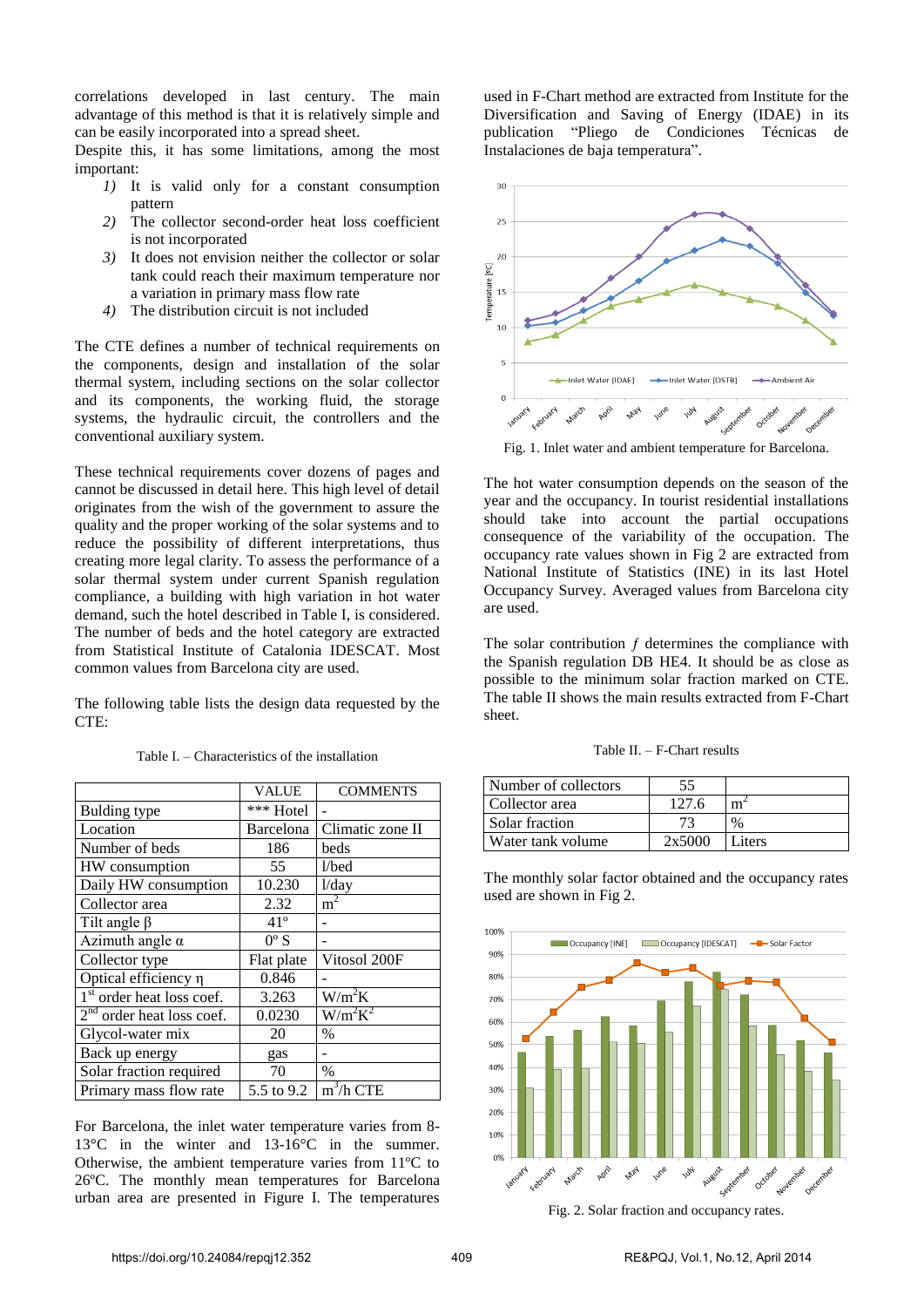In case that in any month the solar contribution exceeds 110% of the energy demand or 100% more than three consecutive months, CTE obliges to install an overheating protection system (e.g. coverage of the collector field,

emptied of the primary circuit or incorporate a heat sink). As can be seen in Fig 2 the installation of this protection is not necessary.



Fig. 3. Scheme of the installation.

## **3. Water heating load**

To test the influence of HW consumption pattern in SHW systems, appropriate design information of the installation such as hotel consumption pattern or near inlet water temperature data are needed.

In the previous SHW system design, constant hot water mass flow rate consumption is considered because of F-Chart method. However, the hot water consumption depends on the time of the day and the work developed in the building. Therefore an accurate demand profile is used. The Fig 3 shows the hotel daily hot water demand profile used, extracted from monitoring values [4].



Fig. 4. Hotel hot water consumption pattern.

On the other hand latest occupancy rates obtained from Statistical Institute of Catalonia IDESCAT also are used. The monthly occupancy rates for Barcelona hotels are shown in Fig 2.

Also the effect of primary mass flow rate is investigated [5]. CTE allows a variation between 1.2l/s and 2l/s for every  $100m<sup>2</sup>$  of solar collection. It means that, in this case, the mass flow rate could be set up between 5500kg/h and 9200kg/h. Depending on the case the worst value is used.

Finally the inlet water temperature obtained from Barcelona Solar Ordinance OSTB, shown in Fig 1, is considered.

## **4. Dynamic simulation of the system behaviour**

Numerical simulations were carried out using TRNSYS software [6,7], one of the most important building energy simulation software, that is used by engineers and researchers around the world to validate new energy concepts, from simple solar domestic hot water systems to the design and simulation of buildings and their equipment, including control strategies, occupant behavior, alternative energy systems (wind, solar, photovoltaic, hydrogen systems), etc.

A simple scheme of the hot water system is presented in Figure 4. While sun shines on the solar collectors (A) the pump of the primary closed circuit (B) transfers the heat from panels to the primary water tank (C). The stored water flows to the auxiliary tank (D) where an auxiliary heater (E) heats the stored water to 60ºC when no sun is available. The system produces 10230l/day of sanitary hot water at 60ºC for hotel consumption (H). The mixing valve (F) reduces the temperature of stored water to 45ºC mixing it with the inlet water (G).

#### **5. Results and discussion**

Fig. 5 and 6 show the asynchrony between hot water production and demand in August and January respectively. It can be observed that in both cases the energy harvested does not correspond with the demand profile. That is the reason why the use of storage tank is necessary. With storage tanks the efficiency of the SHW system increase and the hot water drains out of solar time could be satisfied.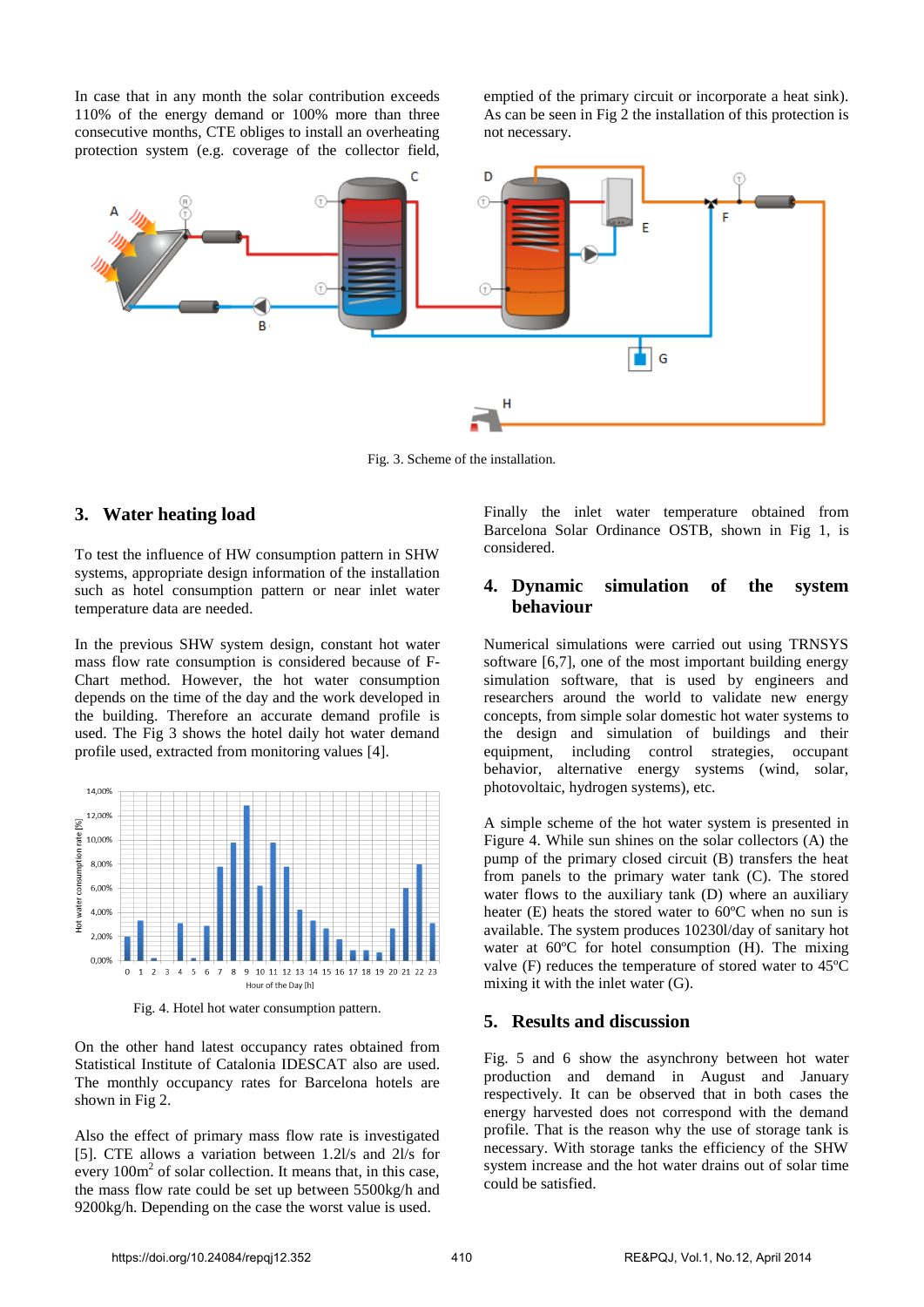

Fig. 5. Heat transfer rates extracted from TRNSYS simulation. August. Mass flow rate set up to 5500kg/h.



Fig. 6. Heat transfer rates extracted from TRNSYS simulation. January. Primary mass flow rate set up to 5500kg/h.

However, hot water storage without regularly consumptions can produce high primary circuit and high primary storage tank temperatures. The maximum recommended temperature is 120ºC for primary circuit and 90ºC for storage tank.

Fig. 7 shows the heat balance of the SHW system. It can be observed that in June, July and August the solar production is slightly higher than monthly energy demand. This energy excess, which is not contemplated in previous F-Chart sizing, can lead to overheating problems. It must be remembered that in this cases CTE would oblige to include an overheating protection system. In addition, the average solar factor extracted from the simulation is 89%, 21.9% higher than 73% obtained from F-Chart.

Fig. 8 presents the hot water production during the first week of September. It can be observed that the solar collector outlet temperature can reach 120ºC when the primary mass flow rate is set up to 7300kg/h.

Moreover, as shown in Fig. 9, on certain days of summer temperatures above 90ºC can be achieved in primary tank.



Mass flow rate set up to 5500kg/h.